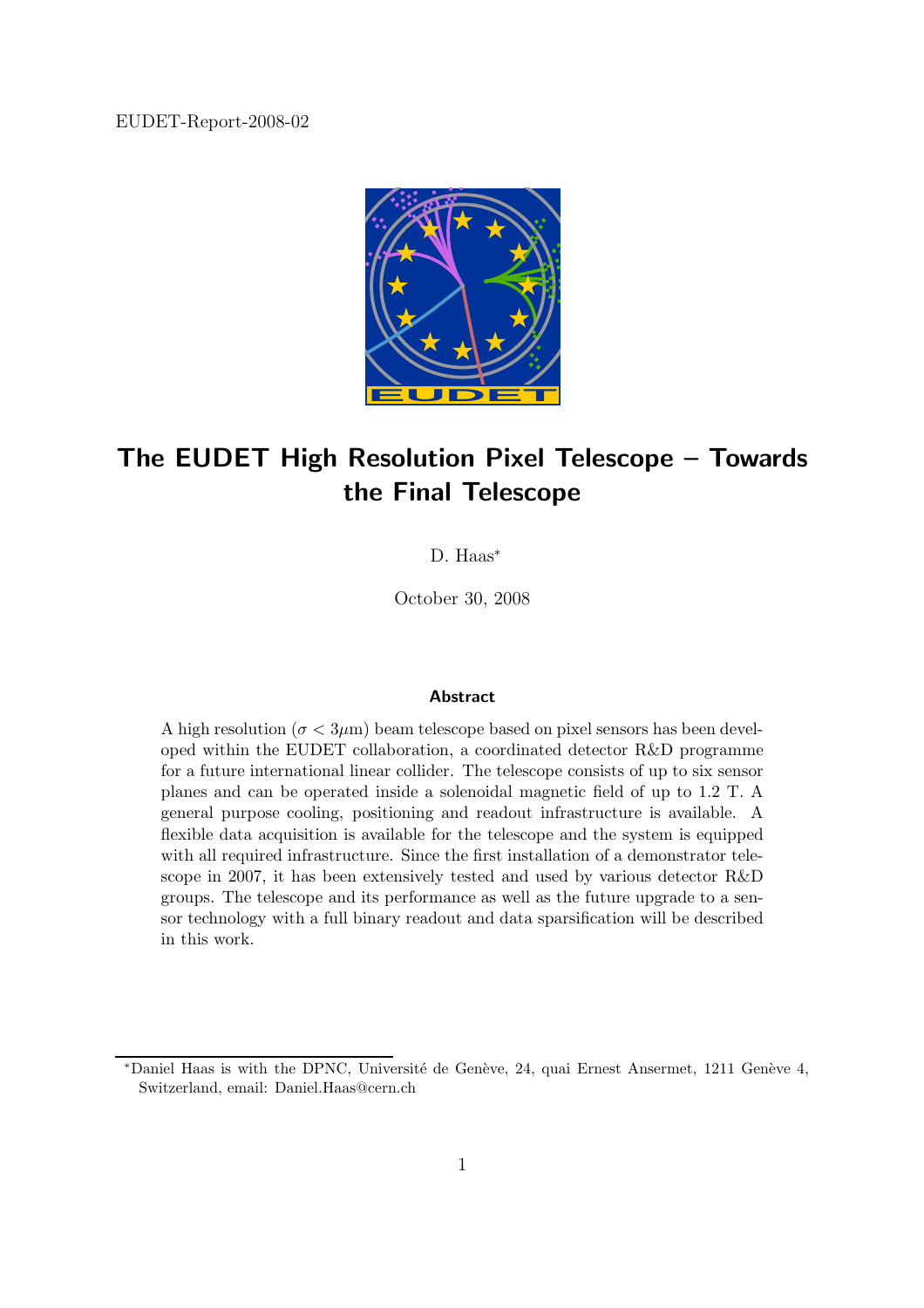# 1 Introduction

A linear electron-positron collider operated at a centre-of-mass energy of 500 GeV or more is the next great international project in high energy physics. The EUDET project [1] which is supported by the EU in the 6th Framework Programme (FP6 [2]) aims to provide infrastructures for the R&D of detector technologies toward the international linear collider. Within the EUDET project the joint research activity 1 (JRA1) works on the improvement of test beam infrastructures. For this purpose a high resolution pixel telescope is developed. The design goals include a high position resolution  $(\sigma < 3.0 \ \mu \text{m})$  and a readout rate of ∼1 kHz. Additionally, the telescope can be operated in a 1.2 T solenoid magnet (PCMAG).

The construction of the telescope is performed in two steps. In June 2007 the socalled demonstrator telescope was installed for the first time. After an initial operation at the electron beam at DESY, the demonstrator was transported to CERN and the performance was studied using 180 GeV hadrons at the SPS [3]. The first successful integration of a Device Under Test (DUT) happened in September 2007 [4], and the demonstrator telescope has been used by various groups continuously. The existing telescope will be upgraded to its final version beginning of 2009. The upgrade will include new pixel sensors with a bigger surface, improved resolution, digital readout and on-chip data sparsification. The data acquisition hardware and software will be upgraded to higher readout speeds and data transfer rates. The final telescope will be available to the community at least till end of 2009, and more likely till end of 2010 (EU contract amendment still pending).

# 2 The Demonstrator Telescope

A general purpose beam telescope has to fulfil different requirements: It needs to be used by a wide range of R&D applications and quite different devices under test (DUT), from small (a few millimetres) to large (up to one meter) size. Depending on the project and on the size of the device the requirements as to precision and coverage are quite different. Still, the system should be easy to use so that a high efficiency in the use of the facility can be achieved.

The resolution of the telescope needs to be high enough to characterise ILC pixel technologies (3  $\mu$ m or better), even at limited test beam energies, like e.g. at DESY (1-6 GeV electrons).The mechanical setup should allow for a wide range of different configurations from a very compact one useful for pixel sensors to a two-arm layout with sufficient space in between the arms to accommodate TPC or calorimeter prototypes. The lateral dimensions of the active area should be large enough to cover high precision pixel devices without mechanical movement of the device under test, bigger DUTs will have to use mechanical actuators. The speed of the device should allow to take full advantage of the beam rates and hence should be able to operate at readout rates of up to 1000 frames per second.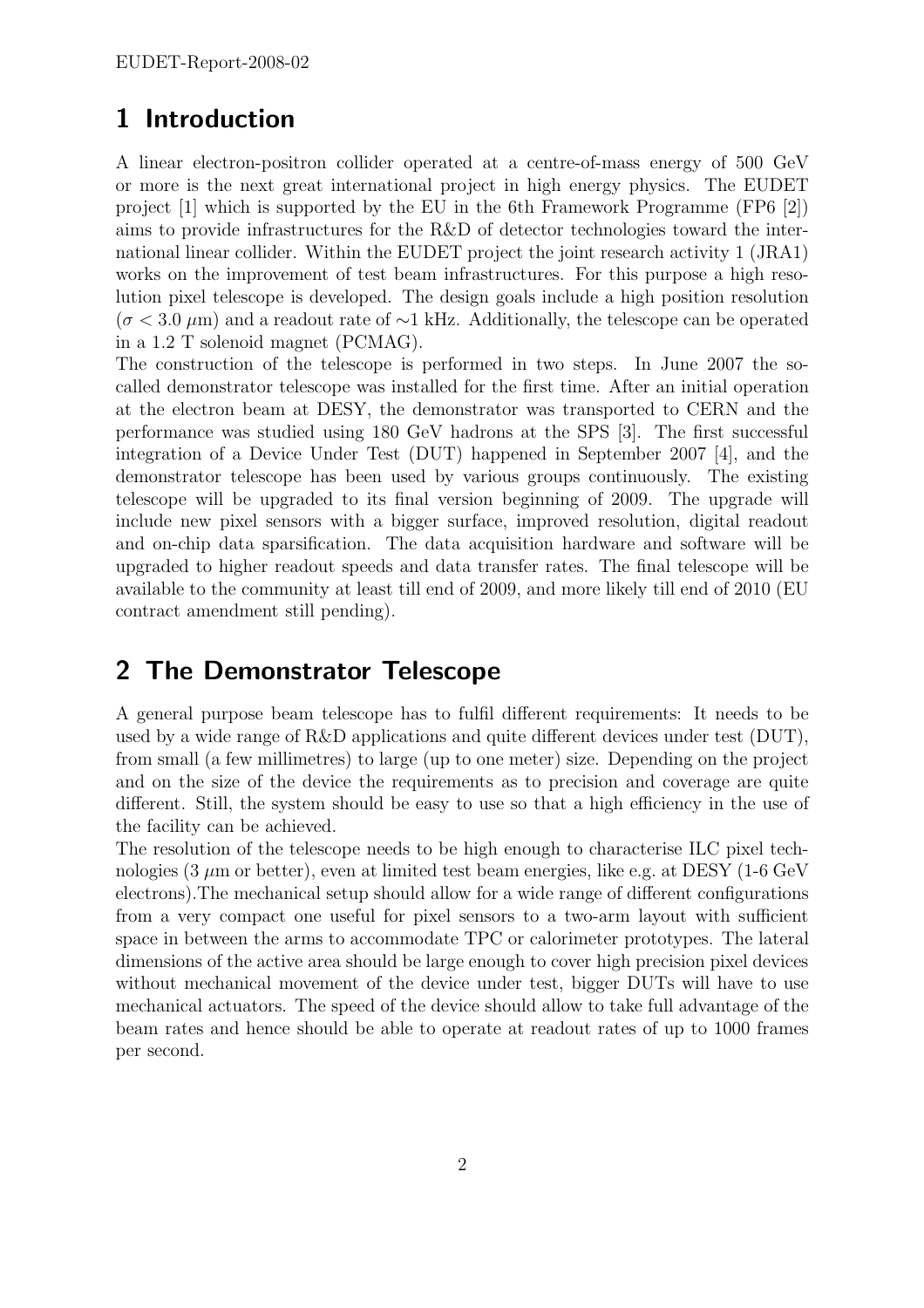

Figure 1: Sketch of the ingredients for the demonstrator telescope.

Finally, the overall setup of the telescope should be flexible enough to make it transportable in order to use it at other beam lines outside of DESY, e. g. at higher energy hadron beam lines.

As a first prototype, the demonstrator telescope has been built. The key features of the telescope are shown in Figure 1: The telescope consists of two separate arms of sensors (up to three per arm), able to 'sandwich' different DUTs. The sensors are readout by dedicated readout boards in a VME crate. For triggering, scintillators with different sizes are fixed to the telescope arms. These are controlled by a trigger logic unit (TLU). Data from the VME crate and the TLU is then collected by a central data acquisition PC.

#### 2.1 The Sensors

The MimoTEL sensor (Figure 2) used for the demonstrator telescope was developed by the CNRS-IHPC institute in Strasbourg, France. It is a Monolithic Active Pixel Sensor (MAPS) produced in the AMS 0.35 OPTO process. Four sub-arrays of 64x256 pixels are read in parallel. With a pixel pitch of  $30x30 \mu m^2$  this results in a sensor size of 7.7x7.7 cm<sup>2</sup> . The MimoTEL has low noise of about 15 electrons at room temperature, a signal to noise ratio above twenty and a hit efficiency of 99.9%. It achieves a single point resolution of about 3.3  $\mu$ m with hadrons [?].

A high resolution sensor (HRT) with a pitch of 10  $\mu$ m and 512x512 pixels can be located close to the DUT to achieve single point resolutions of  $\sim$ 1 µm.

#### 2.2 The Telescope Mechanics

Figure 3 shows a sketch of the sensor box mechanics. Each box contains up to 3 sensor planes on an optical bench with integrated cooling. The distance between the sensor planes can be adjusted according to the needs of the user (long arm or short arm configurations) and the boxes can be as close as a few centimetres (for small DUTs) or up to 0.5 meters apart (for bigger detectors).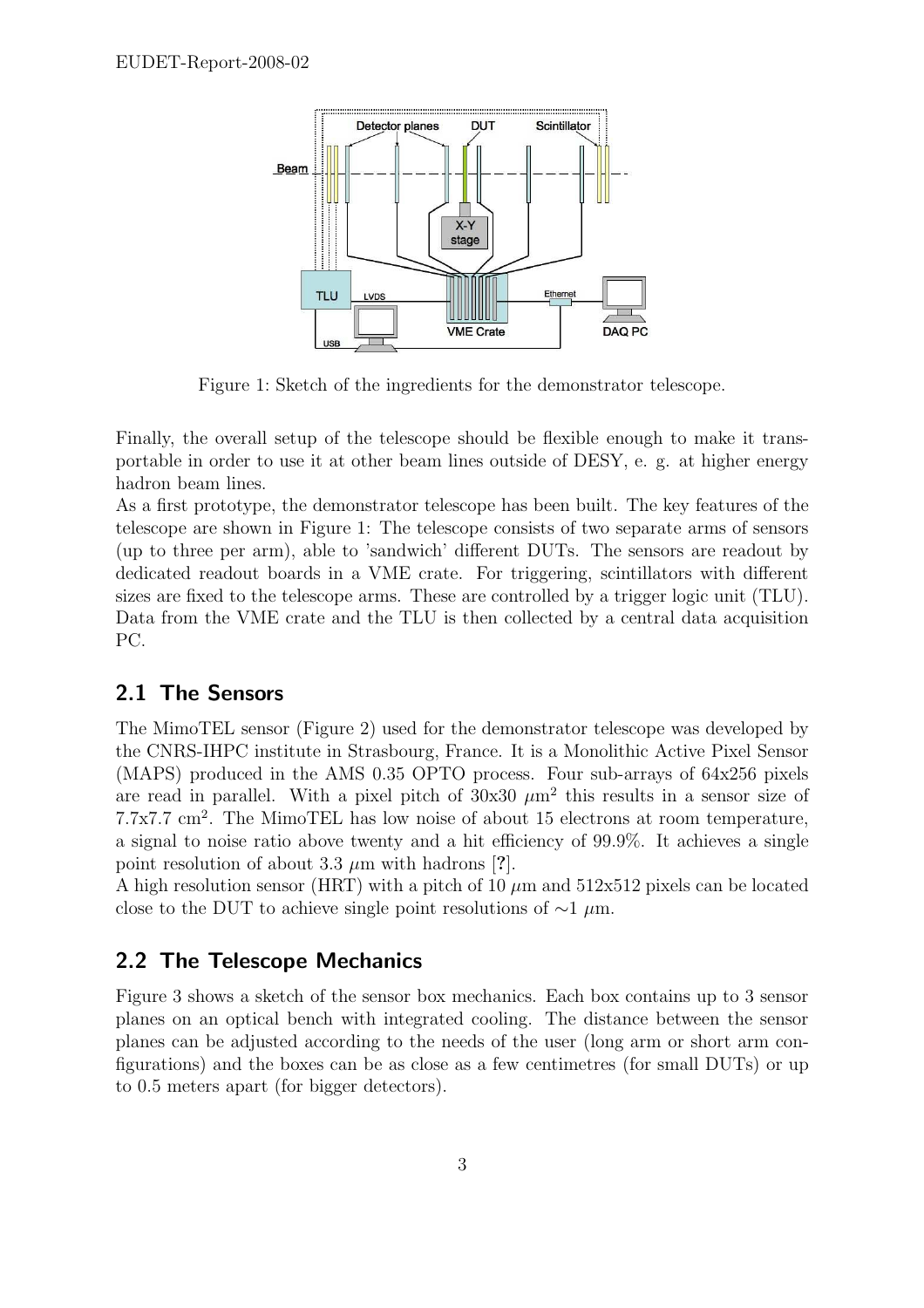

Figure 2: The MimoTEL sensor and the high resolution sensor HRT (called Imager10 $\mu$ ) here) on the wafer layout.

If needed, the DUT can be positioned on an optional  $XY\phi$  table for scanning and rotation.

### 2.3 The Data Acquisition System

Dedicated hardware and software has been developed for the data acquisition system of the telescope (see again Figure 1):

All data from the sensors is transferred via front end boards to an intermediate readout EUDET Data Reduction Board (EUDRB, [5]). The EUDRB board allows to perform the first steps of the data processing online. Two I/O busses are supported: For the telescope the VME64x bus is used to allow high speed data transfer and synchronous operation with other devices while an USB2.0 interface is foreseen for standalone testing. A mother/daughter board scheme has been followed to maximise the flexibility. All computing and memory elements are located on the motherboard while the sensor



Figure 3: The Telescope Mechanics.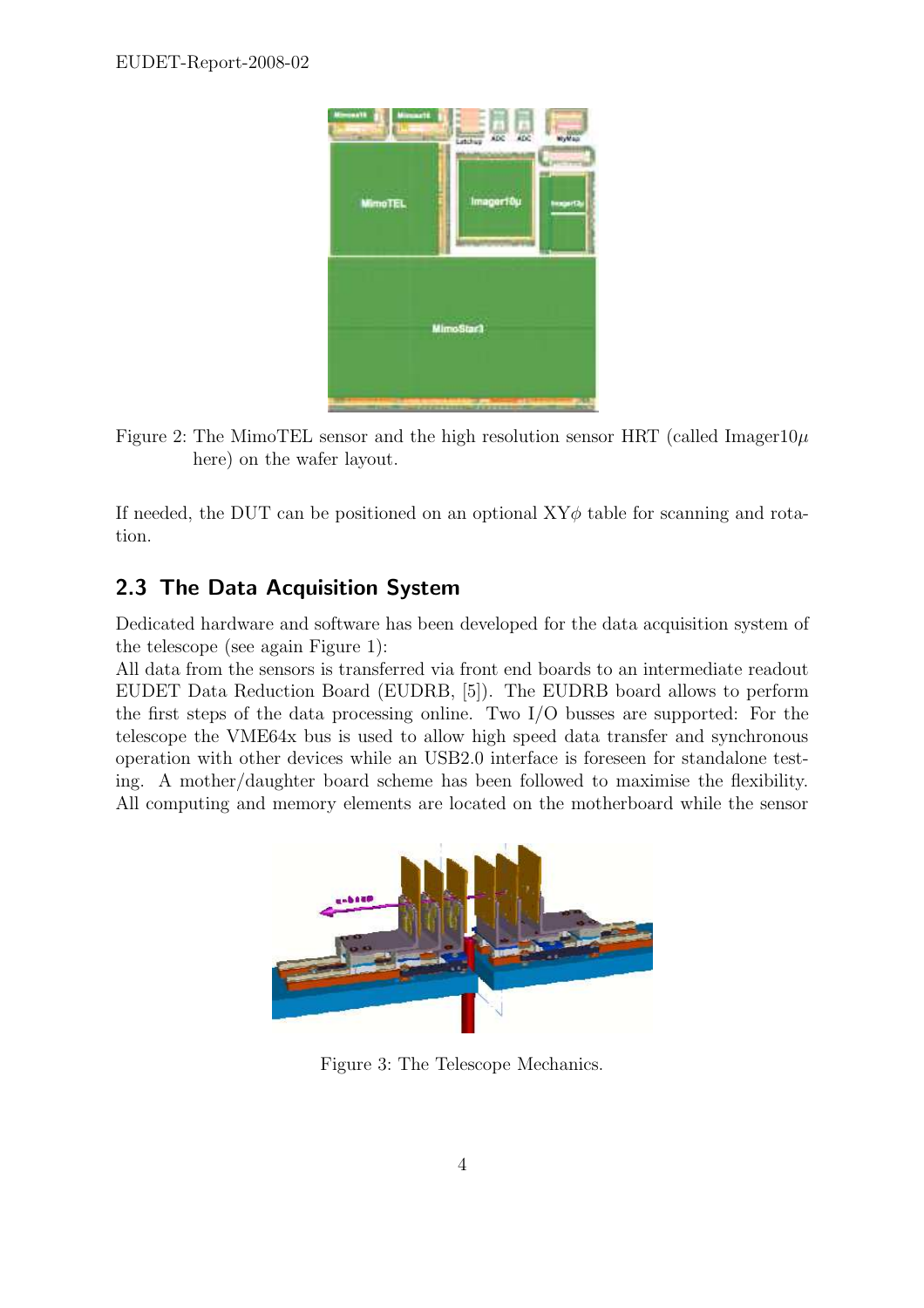

Figure 4: The EUDAQ software scheme.

specific components have been implemented on removable and interchangeable daughter cards, thus allowing a later update to other sensor technologies. Two modes of operation have been implemented in the EUDRB firmware:

- Transparent mode: All pixel signals are transferred without further data processing. This mode is important for debugging and for the characterisation of the telescope sensors itself.
- Zero suppressed mode (ZS): The correlated double sampling (CDS) is performed online and only the signals and addresses of pixels above a certain user-defined threshold are transferred. This mode is intended for data taking at high rates keeping the output files reasonably small.

The output of the EUDRB boards is collected by a MVME6100 single board computer which is located in the same VME64x crate. Finally, the data are send to the main DAQ PC using gigabit Ethernet. This computer can also collect the information from the device under test (DUT).

Another important component of the DAQ system is the trigger logic unit (TLU, [6]). It is considered as the replacement of a NIM crate and can generate any coincidence or anti coincidence of four trigger scintillators. Six LVDS and two TTL interfaces are provided. Furthermore, the TLU generates event numbers and time stamps. It is connected by USB2.0 to a control PC running the Linux operating system that is in turn connected to the main DAQ PC through gigabit Ethernet.

To control the different tasks, a custom DAQ system (EUDAQ, [7]) has been implemented in  $C_{+++}$ . Several producer tasks communicate with a global run control using sockets (see Figure 4). These producer tasks connect to the hardware of the beam telescope, to the TLU and eventually to the DUT. Data from all producers is sent to the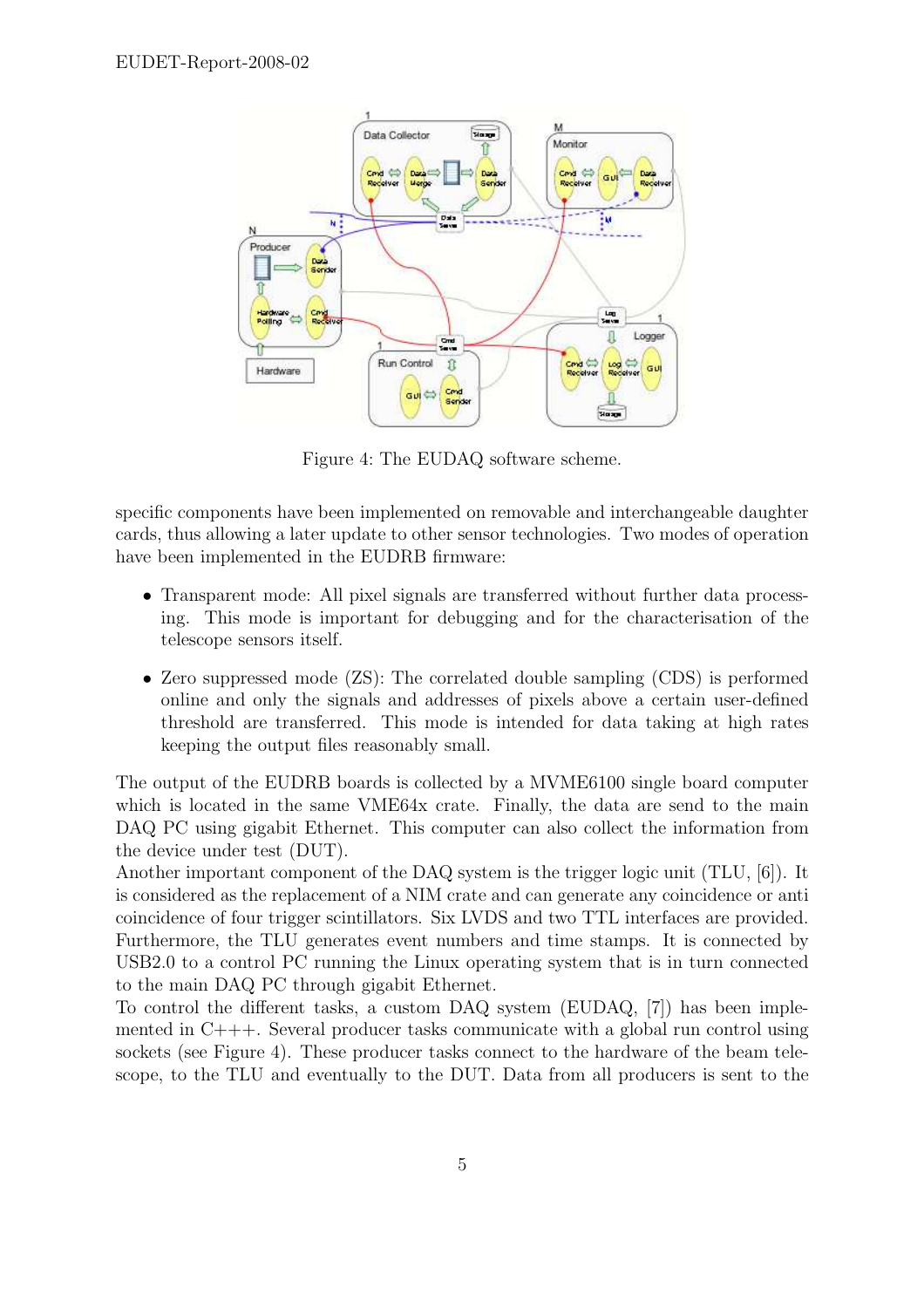central data collector and can be monitored by several processes. An online monitor based on the ROOT framework showing online data quality monitoring histograms as well as a process to collect log messages are available. EUDAQ runs on MacOS, Linux and Windows using cygwin.

### 2.4 User Integration

Different scenarios for the integration of the DUT in the DAQ system of the EUDET pixel telescope are possible:

- Integration at hardware level: In this case the user has to provide a hardware interface able to read out the telescope sensors and the DUT. This approach is supported by the EUDRB boards, but is only feasible for some dedicated DUTs.
- Integration at data level: Both, the DUT and the telescope use their own dedicated DAQ hardware and software. The data streams are combined online by inter process communication. In this scenario the synchronisation and the configuration during the start-up might be difficult.
- Integration at trigger level: This default scenario was chosen by most users so far, because it is easy to implement and relatively safe. Different hardware and software are used for the telescope and the DUT. The synchronisation is done using the trigger, busy and reset logic provided by the TLU. To protect against slippage of event numbers between the telescope and the DUT, the event number provided by the TLU can be optionally read by the DUT via an advanced data handshake on the LVDS trigger line.
- Integration at DAQ software level: The user provides own DAQ hardware to read out the DUT, but the data are treated by a common DAQ software. In case EUDAQ is used as the common DAQ system, a producer to read out the DUT needs to be implemented. This approach offers the biggest benefits and has been followed successfully by a few users already.

### 2.5 The Offline Analysis Package

For the offline reconstruction of track positions in the DUT the software package EU-Telescope has been developed which is implemented as a set of Marlin processors [8]. This design allows to integrate the DUT data at different steps of the analysis chain. Furthermore, the package is prepared to be executed on the Grid to allow a fast processing of large datasets. Figure 5 summarises the structure of the online analysis package. Each step in the analysis procedure is implemented in a separate Marlin processor. It is possible to run each processor separately or to execute the whole analysis chain by a single command. In the first step the data is converted from a native format used by the EUDAQ software to the LCIO format. Afterwards a pedestal correction is applied and clusters are searched for. It is possible to improve the reconstructed cluster positions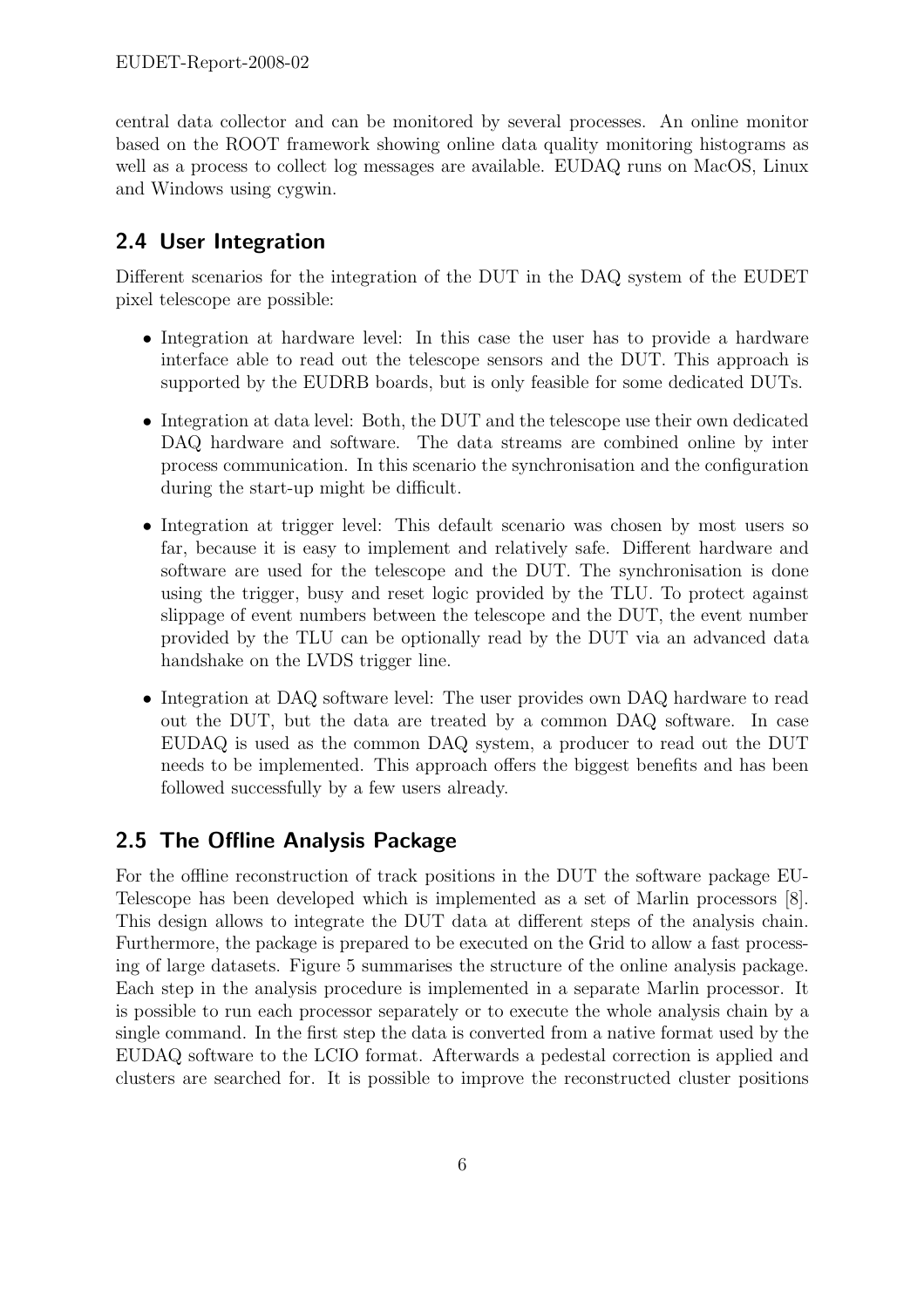

Figure 5: Typical data flow in the offline analysis package EUTelescope.

using the fit algorithm. Clusters are accordingly transformed into hits in the telescope frame of reference. The alignment procedure is based on the Millepede II package and uses full tracks in a simultaneous fit to derive the alignment parameters. Finally, tracks are are fitted using the hits after the alignment constants have been applied. The result of the track fit can be saved in a ROOT file if needed by the user of the telescope.

### 3 Test Beam Results from the Campaign 2007 and 2008

Since Summer 2007, the demonstrator has been available. As a first exercise, the telescope performance has been evaluated stand-alone and soon after, it has been used successfully by first users. Initially, the demonstrator was put into the DESY test beam (3 and 6 GeV electrons) and then at a CERN test beam with 180 GeV hadrons.

#### 3.1 Telescope Performance

First, the telescope sensors were characterised with minimum ionising particles. In the setup at CERN two different types of MimoTEL sensors have been used, one kind with a  $14 \mu m$  thick epitaxial layer and another version had  $20 \mu m$  thick epitaxial layers. Table 1 shows the signals in ADC counts and the signal-to-noise ratios for seed pixels and for clusters consisting of 3x3 pixels.

Independent of the thickness of the epitaxial layer, the same amount of charge is collected in the seed pixels. The lower signal-to-noise ratio of sensor 3 was caused by a higher pixel noise. Our investigations found a problem in the used readout hardware and after fixing it, sensor 3 showed similar performance as the other sensors. In the sensors with thicker epitaxial layers more charge is collected in clusters of 3x3 pixels. This indicates a greater signal production but also a larger charge spread in these sensors compared to the sensors with a  $14 \mu m$  epitaxial layer. For both sensor types the mean cluster size is around 8 pixels if a threshold of 2.5 times the pixel noise is applied.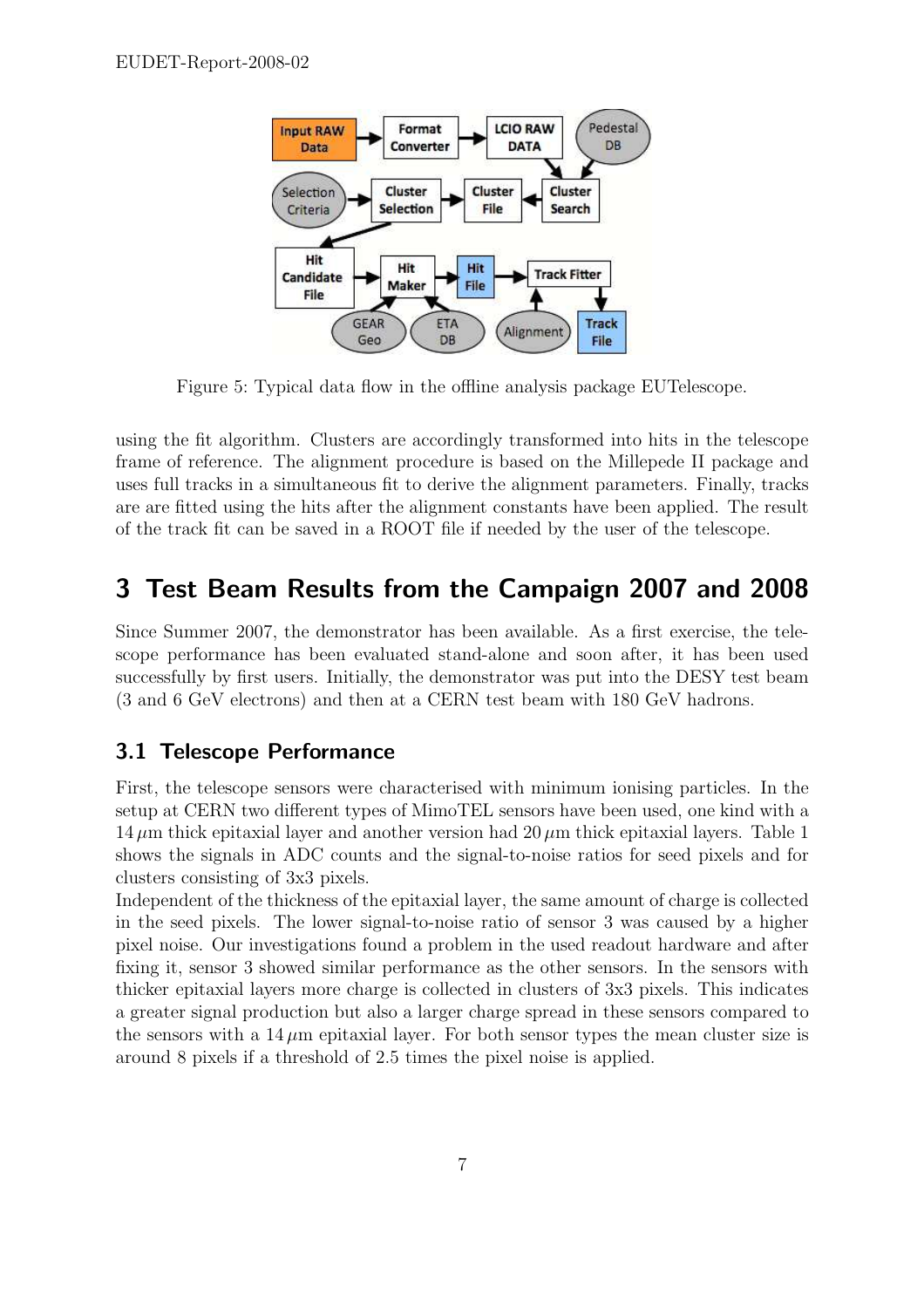| Sensor                      | Epi thickness | Seed pixel |      | 3x3 Cluster |      |
|-----------------------------|---------------|------------|------|-------------|------|
|                             |               | <b>ADC</b> | S/N  | <b>ADC</b>  | S/N  |
| $\Omega$                    | $14 \,\mu m$  | 47.2       | 12.5 | 131.0       | 11.2 |
|                             |               | 46.2       | 12.2 | 129.0       | 10.9 |
| $\mathcal{D}_{\mathcal{L}}$ |               | 47.3       | 12.8 | 130.3       | 11.3 |
| 3                           | $20 \,\mu m$  | 47.5       | 10.9 | 151.4       | 11.0 |
|                             |               | 46.3       | 12.6 | 147.6       | 13.2 |

Table 1: Signals in ADC counts and signal to noise ratios for seed pixels and 3x3 clusters in the individual planes measured with the setup used at CERN in September 2007. The given values represent the most probable value of Landau fits.

Table 2: Mean values of the residual distributions for tracks fitted after the alignment.

| Sensor                      | Mean X $[\mu m]$   | Mean Y $[\mu m]$   |
|-----------------------------|--------------------|--------------------|
| ſ                           | $-0.003 \pm 0.002$ | $-0.023 \pm 0.002$ |
| 1                           | $-0.012 \pm 0.004$ | $0.036 \pm 0.005$  |
| $\mathcal{D}_{\mathcal{L}}$ | $0.032 \pm 0.004$  | $0.005 \pm 0.005$  |
| 3                           | $-0.020 \pm 0.004$ | $-0.005 \pm 0.005$ |
|                             | $0.001 \pm 0.002$  | $-0.002 \pm 0.002$ |

The signal-to-noise ratios in the test beam 2007 was still worse than the expected performance (see Section 2.1) from laboratory tests and test beams performed by IRES Strasbourg. But, during the data taking the telescope was operated using only moderate cooling keeping the sensors at a constant temperature between 20 and 22 degrees Celsius, which is higher than in the lab tests. In addition, the new readout electronics was adding some increased noise as well. Both issues have been addressed and fixed for the tests in 2008. Preliminary results show now nominal performance, but the detailed analysis is still ongoing.

In a second step, the telescope needs to be aligned to be able to perform a track-fitting afterwards. Within the mechanical setup precision, the sensors are typically shifted by a few hundred  $\mu$ m in the directions perpendicular to the beam and rotated a few mrad around the beam direction, and correction factors for these shifts and rotations must be implemented in the tracking software. Table 2 shows an example of the alignment procedure for the DESY test beam at 3 GeV. The setup was using only 5 sensor planes with only about 2.5 cm of distance in between them. Tracks were fitted using the constants provided by the alignment procedure. The mean values of Gaussian functions fitted to the observed residuals in the individual planes are shown. For a perfectly aligned telescope these mean values should vanish. The results demonstrate that the alignment of the telescope is possible with very high precision around  $0.05 \mu m$ , which is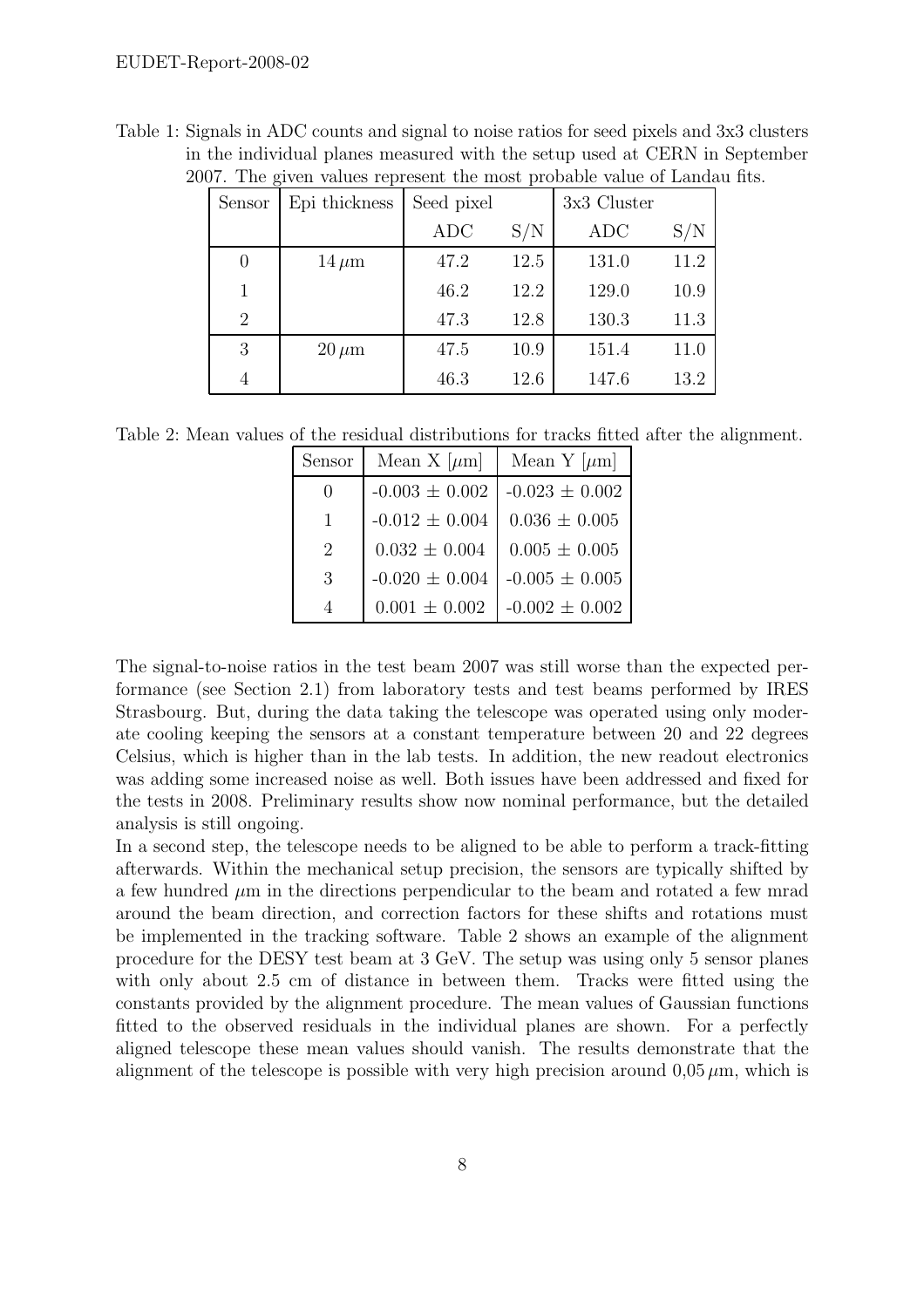

Figure 6: Residuals in the middle telescope sensor in the X (left) and Y (right) directions. This sensor was excluded from the track fit and hence acts as DUT.

more than sufficient for the intended pointing resolutions of 1-3  $\mu$ m.

For track fitting, two different approaches can be followed: If multiple scattering plays no major role, a simple straight line fit can be applied. This is the case for the data recorded using a beam of 180 GeV hadrons in September 2007 at CERN. The setup of the sensors at CERN was different than at DESY: Here the sensors were mounted in two separate boxes with a gap of 34 cm for a DUT in the middle. The first box contained 3 sensors while only 2 sensors were located in the second box. Within the boxes, the sensors were mounted in a distance of 10 cm.

For the tracks, the X an Y coordinates were fitted separately. The resulting track candidates were required to fulfil a cut on  $\chi^2$  < 20 in both directions. More than one track candidate per event was allowed. Figure 6 shows the residuals of the tracks in the middle out of 5 sensor planes. Here the middle telescope sensor acts as DUT while the other planes are used to predict the track positions in the DUT. The observed width is consistent with the expectation for the given telescope geometry assuming a position resolution of  $3.0 \mu m$  for the DUT as well as for the other sensors used to fit tracks. Also measurements at DESY using 3 and 6 GeV electrons based on an extrapolation to infinite energy are in agreement with this sensor resolution.

To take into account multiple scattering, an analytical fit method, described in [10] has been applied and the results are shown in Figure 7. The widths of the residual distributions measured in the 5 telescope sensors are shown. The plane under study was always excluded from the track fit. Results for beams of 3 and 6 GeV electrons are in agreement with the expectation and with a simulation based on Geant4. In both cases a position resolution of the sensors of  $3.0 \mu m$  was assumed. This demonstrates that a good telescope performance can be achieved even at beam energies of a few GeV.

During the summer 2008 the full demonstrator consisting of 6 sensors running in zero suppressed mode was operated at CERN. The analysis of the data from these measurements is ongoing.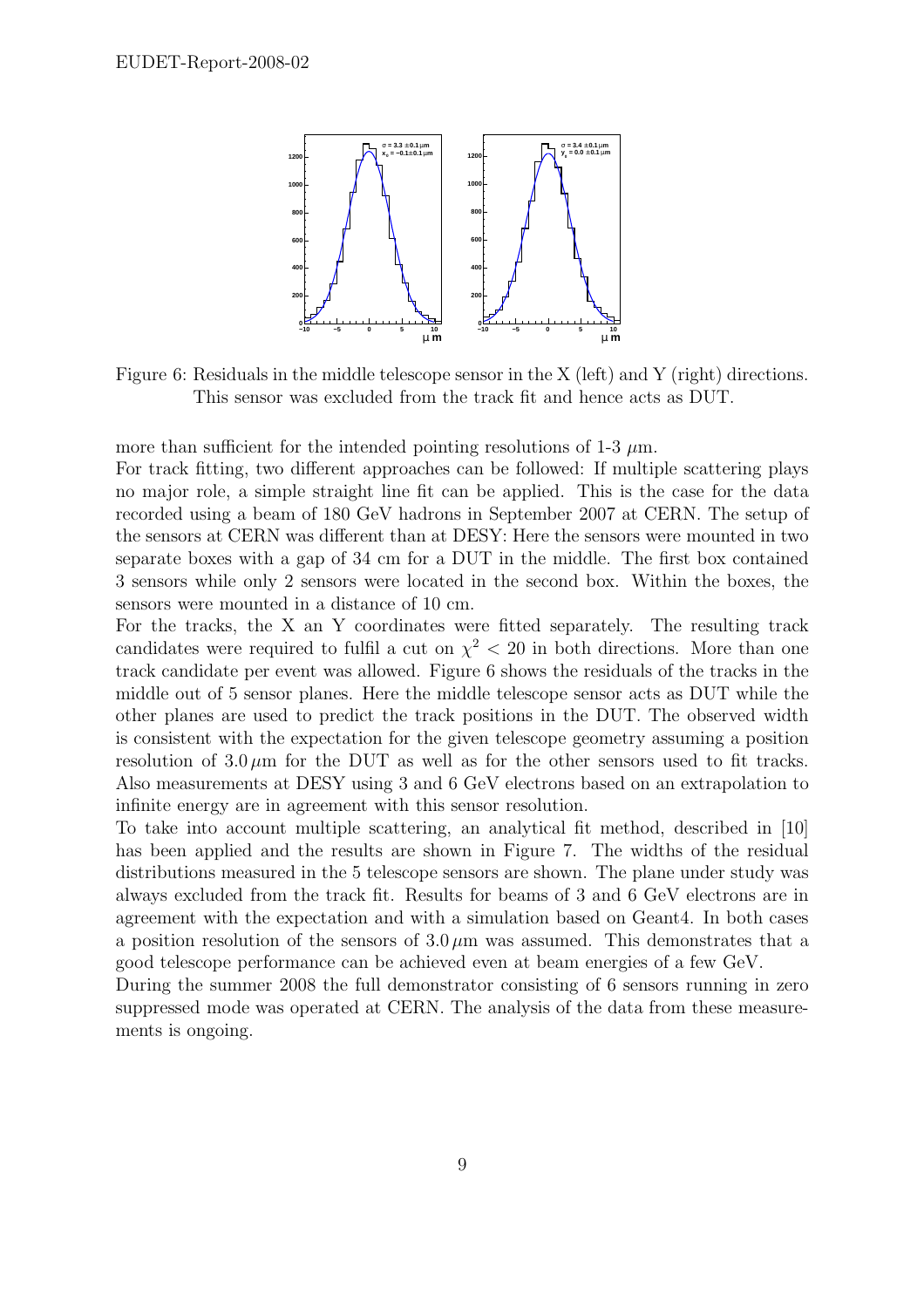

Figure 7: Residual widths in different telescope planes, using the analytical fit method.

#### 3.2 User Campaigns

In addition to the performance evaluations of the demonstrator, several user groups have been exploiting the telescope already in 2007 (see Table 3) as well as in 2008. Most of the users have been groups from alternative sensor technologies for the ILC like DEPFET and ISIS, but also calorimeter groups were actively using the demonstrator telescope for e.g. the study of edge and inter-pixel effects in the case of the CALICE dHCAL group. The user groups are still analysing their results.



Figure 8: Correlation plot between a DEPFET sensor as device under test and a sensor plane of the demonstrator telescope. The clearly visible diagonal line shows, that the sensors are well aligned and that the events are correlated.

As one of the first users, the DEPFET group managed a full integration of their DAQ chain into the EUDAQ framework and the EUTelescope analysis chain, thus greatly simplifying event correlation and data analysis. Figure 8 shows a correlation plot between their sensor and the demonstrator telescope from within the EUDAQ monitoring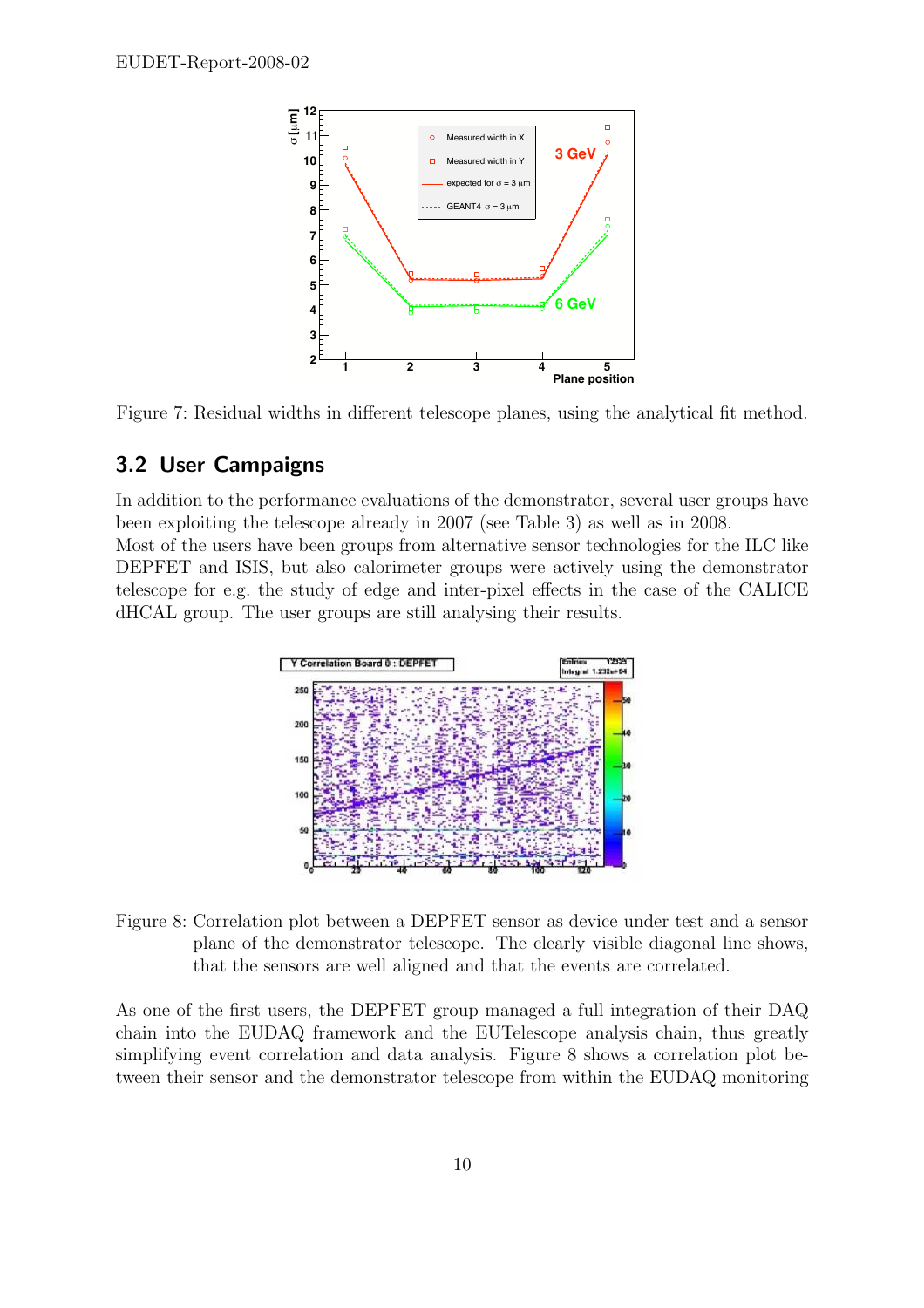| Beam<br>Date |                               | User                |  |
|--------------|-------------------------------|---------------------|--|
|              |                               | Scope               |  |
| Sep 2007     | <b>CERN SPS</b>               | <b>DEPFET</b>       |  |
|              | 180 GeV hadrons               | Sensor studies      |  |
| Dec 2007     | <b>DESY</b>                   | BeamCal             |  |
|              | $6 \text{ GeV} \text{ e}^{-}$ | Charge collection   |  |
|              |                               | of diamond sensors  |  |
| May 2008     | <b>CERN SPS</b>               | SiLC                |  |
|              |                               | Evaluate best       |  |
|              |                               | strip geometry      |  |
| Jul 2008     | <b>CERN PS</b>                | <b>CALICE</b>       |  |
|              |                               | Edge and interpixel |  |
|              |                               | effects of dHCAL    |  |
| Jul 2008     | <b>CERN PS</b>                | <b>DEPFET</b>       |  |
|              |                               | Full integration    |  |
|              |                               | into EUDAQ          |  |
| Aug 2008     | <b>CERN SPS</b>               | MimoRoma            |  |
|              |                               | Sensor studies      |  |
| Aug 2008     | <b>CERN SPS</b>               | <b>DEPFET</b>       |  |
|              |                               | Sensor studies      |  |
| Aug 2008     | <b>CERN SPS</b>               | <b>ISIS</b>         |  |
|              |                               | Sensor studies      |  |

Table 3: User Campaigns and their scope in 2007 and 2008.

program.

All other groups were integrating their devices via the simplified trigger/busy scheme as explained in Section 2.4, but in all cases, the data could be efficiently correlated offline. Preliminary results from the user groups are available [?] and the final analysis is ongoing.

# 4 Toward the Final Telescope

### 4.1 Requirements

The final telescope will provide: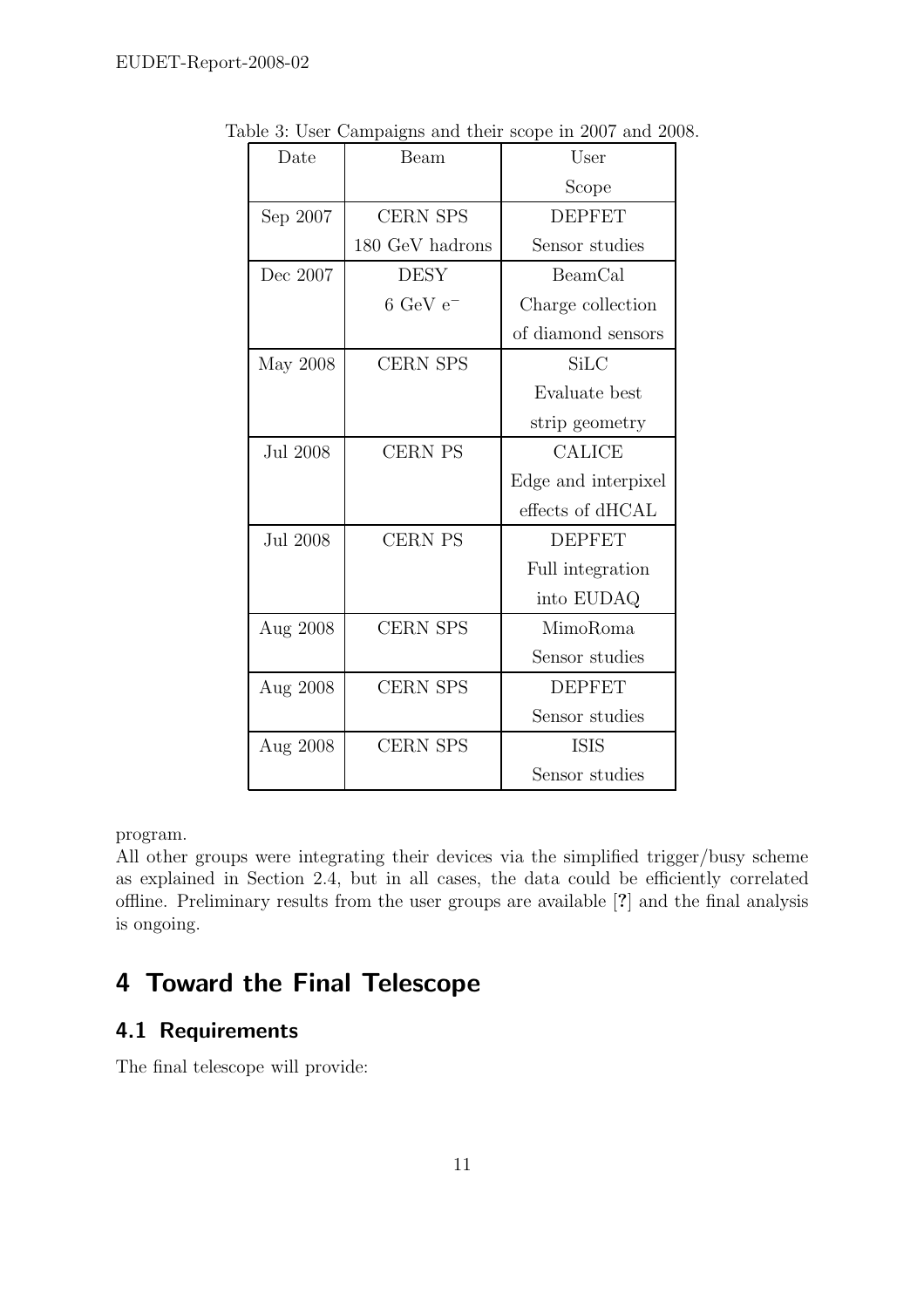

Figure 9: Typical performance of the Mimosa-22. Efficiency, resolution and average fake hit rate are shown as a function of the discriminator threshold.

- An increased sensor surface of at least  $20x10$  mm.
- A fully digital readout of the sensor chips.
- On-sensor correlated double sampling (CDS) and data sparsification.
- Frame rates of more than 1 kHz.
- Improved mechanics and cooling.

#### 4.2 Intermediate sensors Mimosa-22 and SUZE-01

For the development of a sensor with a fully digital readout and on-sensor data sparsification, intermediate test sensors have been produced and validated (for more details, see [9] in these proceedings).

The concept of a column parallel architecture with discriminator outputs has been tested with the Mimosa-22 for slightly varying pixel architectures. The Mimosa-22 sensor has 136x576 pixels, a pixel pitch of 18.4  $\mu$ m. 128 columns are equipped with end-column discriminators, 8 columns remain analog for debugging. A readout speed of up to  $10^4$ frames/second is combined with low noise values of 10-13 electrons at room temperature, resulting in a typical signal over noise ratio of about 17-22, a detection efficiency above 99.5% and a fake rate of  $O(10^{-4}-10^{-5})$ , comparable to the performance of the MimoTEL sensors (see Figure 9).

A data sparsification circuit has been validated with the SUZE-01. It integrates a priority look-ahead algorithm, sequencing, state selection, memories and serial transmission and has been successfully tested at the nominal speed of  $10^4$ .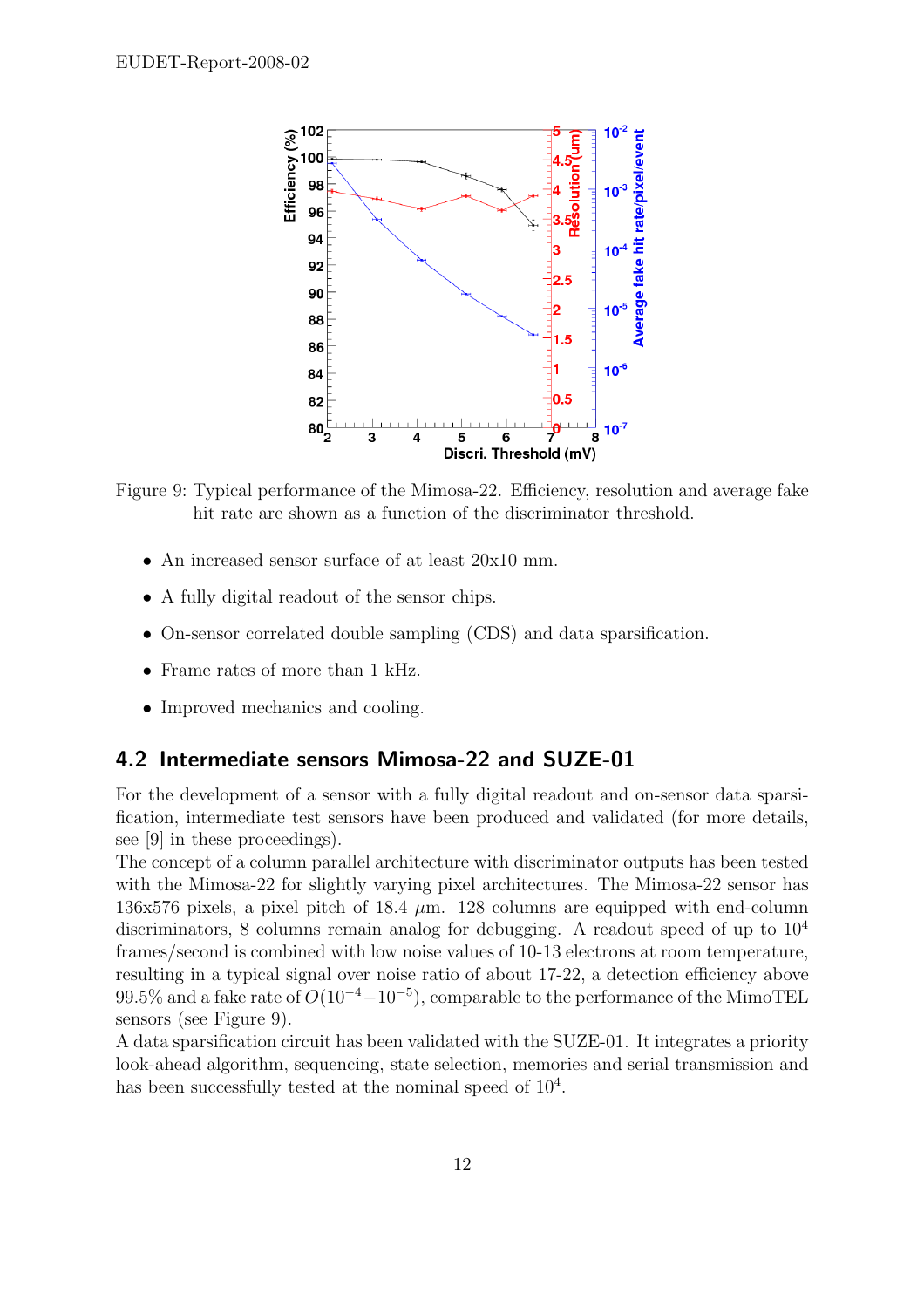

Figure 10: Block diagram of the TC/Mimosa-26.

### 4.3 The Final Sensor - TC/Mimosa-26

The design for the final sensor TC/Mimosa-26 is currently ongoing and will be submitted to the foundry before the end of this year. The final sensor will combine the features of Mimosa-22 and SUZE-01 and increase at the same time the active surface and number of columns by nearly a factor ten.

It will have a total of  $1152x576$  pixels on an active surface of  $21.2x10.6$  mm<sup>2</sup>. A single point resolution of about 3.5  $\mu$ m is expected, resulting in an effective pointing resolution of about 2  $\mu$ m on the surface of the DUT. The frame rate will be in the order of  $10^4$ frames per second, resulting in data throughput of up to 80 MBit per second for one sensor.

### 4.4 Modifications of the DAQ

The high frame rate together with the high data throughput require also some changes on the DAQ system of the demonstrator telescope. The EUDRB is currently modified for the new sensor chip. The new version will be available beginning of 2009. In parallel, the EUDAQ is modified to prepare for the increased data speed and throughput. First tests of the full system chain (TC/Mimosa-26  $\rightarrow$  EUDRB  $\rightarrow$  EUDAQ) are expected in the first quarter of 2009.